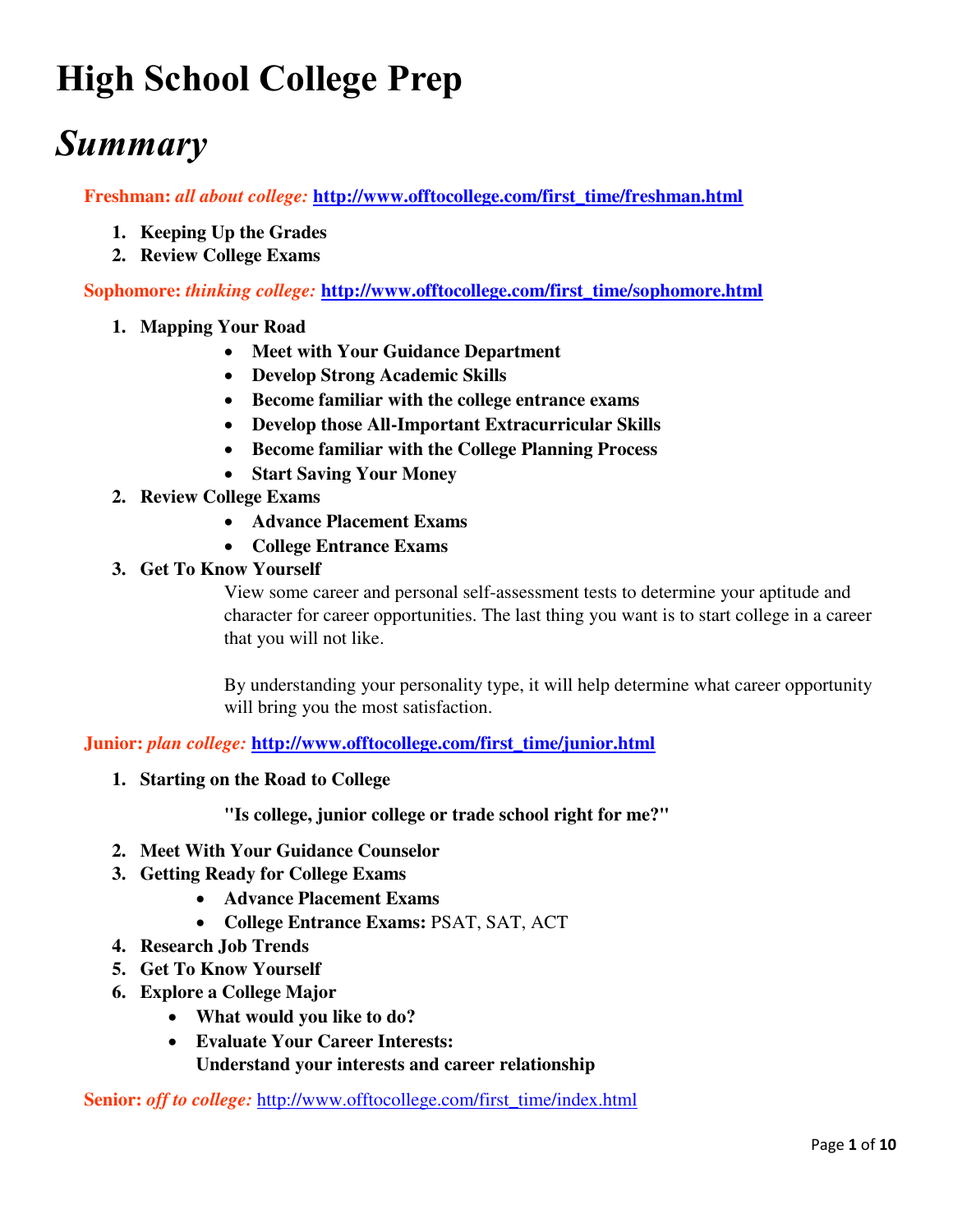## **Freshman:** *All about college*

## **[http://www.offtocollege.com/first\\_time/freshman.html](http://www.offtocollege.com/first_time/freshman.html)**

### **1. Keeping Up the Grades**

College seems so far away for the starting HS freshman. But note that every grade counts. So do you best in high school. Colleges look at every grade.

- **Keep Your Grades Up:** Your grades during your freshman to senior years will determine whether you qualify for some schools or not. Academic scores do count. It is important to develop good study and planning skills.
- **Take the Right Courses:** Many colleges require completion of academic courses in math, science, English, etc. Now is the time to find out what is required so that you can plan the course structure for your sophomore through senior years.
- **Get acquainted with your HS guidance counselor:** They can help you design an academic plan through high school. Schedule a meeting with them to discuss your academic plans.
- Prepare for the Entrance Exam: Most colleges require entrance exams, usually referred to as that SAT and/or ACT. You should begin thinking about those exams and prepare yourself for taking them during your Junior and Senior years.
- **Plan Your Finances:** Colleges don't come cheap, so what is your financial plan? Preparing yourself now by saving and working summer jobs can help defray some of the costs.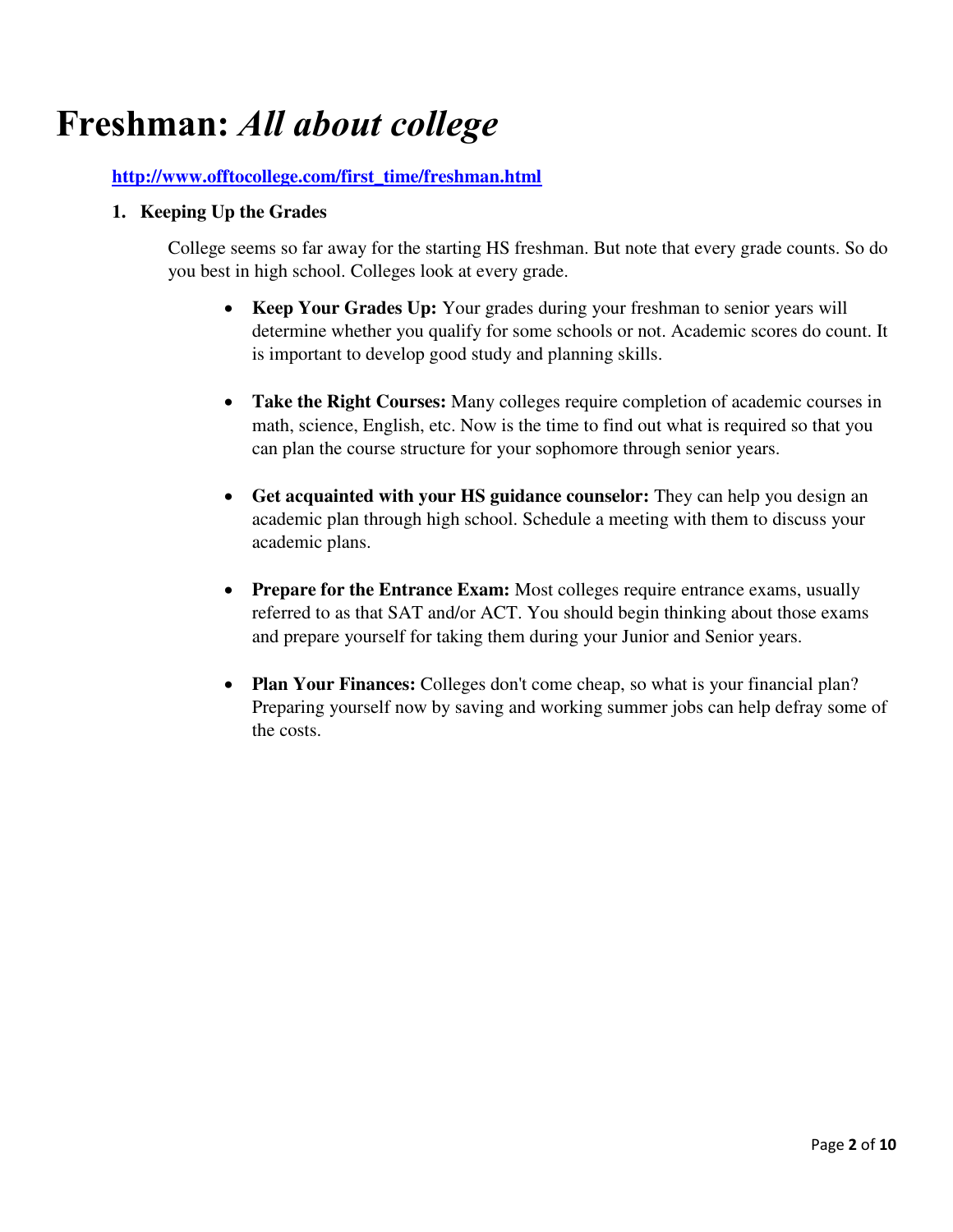### **2. Review College Exams**

Discuss with your guidance counselor about the following college exams. You will take them in your sophomore and Junior years:

 **Advance Placement Exams:** You should consider taking Advanced Placement Exams or CLEP tests in your Junior and senior years. This allows you to test out of some college courses that can save you time and money.

The exams are administered each year in the spring with some preparation required prior to the exam. Check with your school for exam administration, enrollment and information.

### **Information about the advanced placement program:**

The College Board administers the AP exams. This site has all the information you need including test programs and dates:

Visit collegeboard.com for more information:

<http://www.collegeboard.com/ap/students/>

**View advanced placement prep/study guides:** Includes prep planning books and other reading materials that can help you with these exams: view AP prep:

<http://www.offtocollege.com/college-prep/ap-exams/>

 **College Entrance Exams:** Almost all colleges and some trade programs require a college entrance exam. These exams measure your ability to understand college-level materials. Most colleges require the SAT college exam; some require the ACT Assessment exam. A few college will require both exams. So check with your college which exam will be required.

You will take these exams in your junior year. So get some practice with the college entrance "preparation" exams. It will help on the day of the real exam.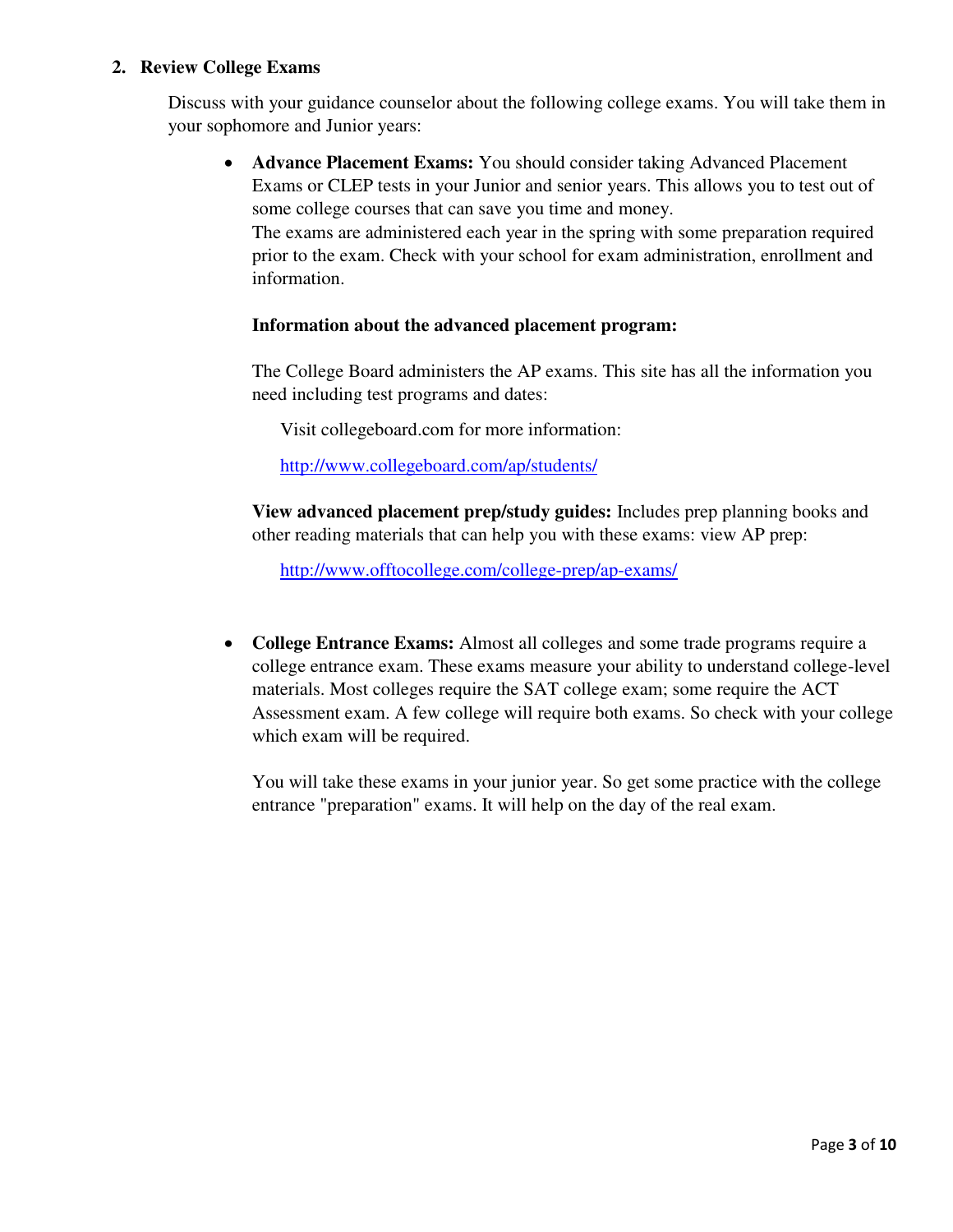## **Sophomore:** *thinking college*

**[http://www.offtocollege.com/first\\_time/sophomore.html](http://www.offtocollege.com/first_time/sophomore.html)**

### **4. Mapping Your Road**

College still seems so far away even for a HS sophomore. But note that every grade counts. So do you best in high school. Colleges look at every grade.

Use your sophomore year to map out your college plans

### **Meet with Your Guidance Department:**

Design an academic blueprint for your sophomore, junior and senior years that ensure that you complete all of the required courses for college entrance.

### **Develop Strong Academic Skills:**

Continue developing those all-important vocabulary, math, and reading and problem-solving skills

### **Become familiar with the college entrance exams:**

Namely the SAT and/or ACT. Plan to take some practice tests using PSAT practice booklets (see below).

### **Develop those All-Important Extracurricular Skills:**

Colleges love students who not only have strong academic backgrounds but also students who show interest in outside activities.

### **Become familiar with the College Planning Process:**

Link through the college planning calendar for juniors and seniors to get an idea what you need to do. See college planning calendar

### **Start Saving Your Money:**

Every dime counts when you think about college costs and personal needs. Having a cash fund will make college a fun experience.

#### **5. Review College Exams**

Get with your guidance counselor (or teachers, if you don't have access to a guidance counselor) about the following college exams:

 **Advance Placement Exams:** You should consider taking Advanced Placement Exams or CLEP tests in your Junior and senior years. This allows you to test out of some college courses that can save you time and money.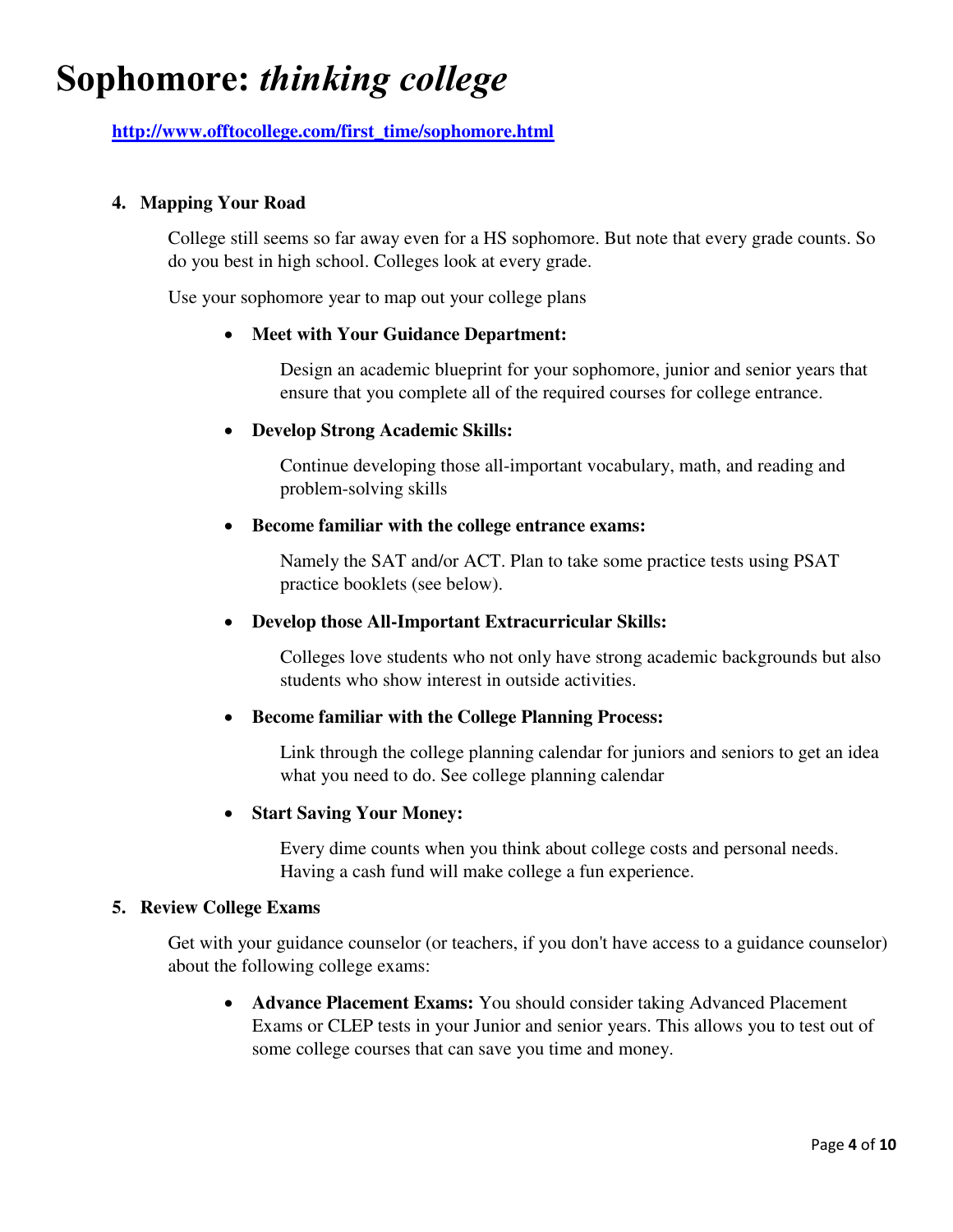The exams are administered each year in the spring with some preparation required prior to the exam. Check with your school for exam administration, enrollment and information.

### **Information about the advanced placement program:**

The College Board administers the AP exams. This site has all the information you need including test programs and dates:

> Visit collegeboard.com for more information <http://www.collegeboard.com/ap/students/>

### **View advanced placement prep/study guides:**

Includes prep planning books and other reading materials that can help you with these exams: view AP prep:

<http://www.offtocollege.com/college-prep/ap-exams/>

 **College Entrance Exams:** Almost all colleges and some trade programs require a college entrance exam. These exams measure your ability to understand college-level materials. Most colleges require the SAT college exam; some require the ACT Assessment exam. A few college will require both exams. So check with your college which exam will be required.

You will take these exams in your junior year. So get some practice with the college entrance "preparation" exams. It will help on the day of the real exam.

### **6. Get To Know Yourself**

View some career and personal self-assessment tests to determine your aptitude and character for career opportunities. The last thing you want is to start college in a career that you will not like.

By understanding your personality type, it will help determine what career opportunity will bring you the most satisfaction.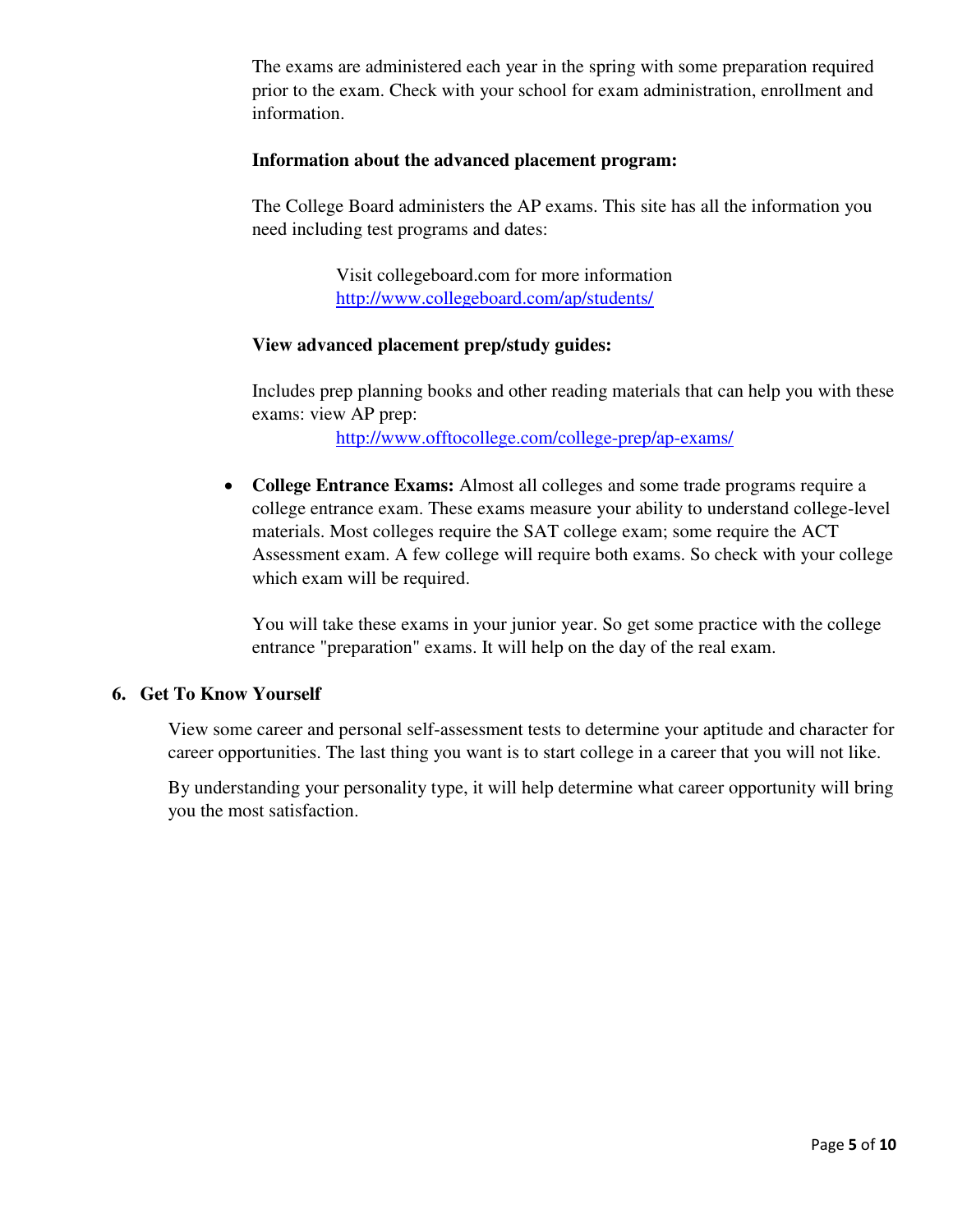## **Junior:** *Planning College*

## **[http://www.offtocollege.com/first\\_time/junior.html](http://www.offtocollege.com/first_time/junior.html)**

### **7. Starting on the Road to College**

Take this time at the start of your junior year to research what you want to do after graduating from high school. You need to answer the question:

### **"Is college, junior college or trade school right for me?"**

To answer this question, research job statistics, employment trends, and collegiate majors using the quick reference sources. Then evaluate your aptitude skills for different career selections.

### **8. Meet With Your Guidance Counselor**

Meet with your guidance counselor (or school administrator or teacher) as soon as you can to discuss your post-high school plans.

### **Items to coordinate with your guidance counselor:**

- The availability of and enrollment in Advanced Placement classes
- The schedules for the college entrance exams (includes SAT I and II, and ACT). Discuss with your counselor on the exam required to get into your college of choice
- The admission requirements to college including GPA requirements, credits, exam type and scores, etc. Try to fill in any gaps.
- Review your transcripts to make sure you are on track to graduate with the required credits and courses to get into your college(s) of choice
- Understand what career type you should pursue based on your scholastic and aptitude abilities
- Scheduling visits to college campuses and college admission offices after you select your college of choice
- Discuss preparatory classes or seminars on the various exams to help boost your scores
- Review all other information related to your college planning tasks.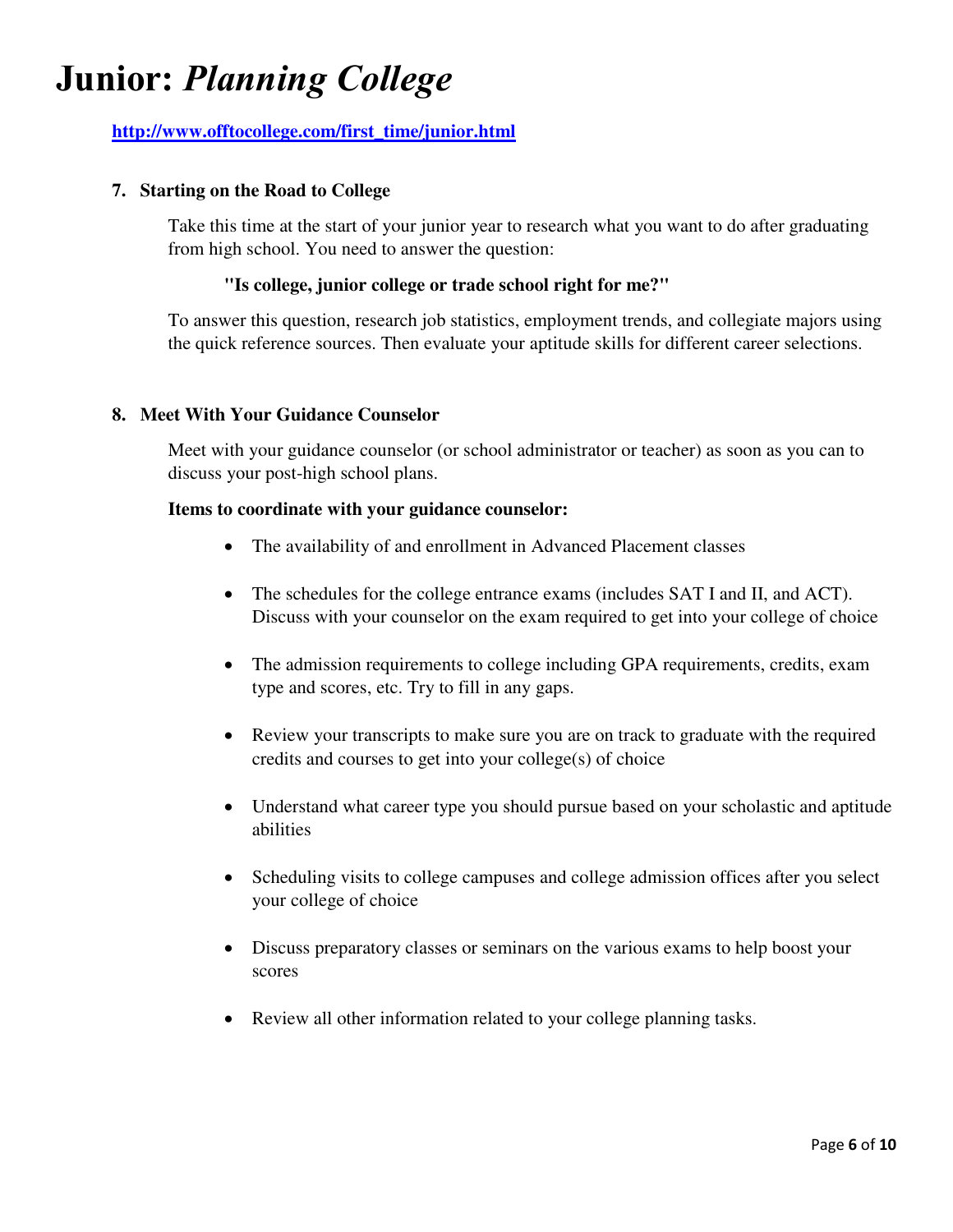### **9. Getting Ready for College Exams**

Discuss with your guidance counselor about the following college exams:

 **Advance Placement Exams:** You should consider taking Advanced Placement Exams or CLEP tests in your Junior and senior years. This allows you to test out of some college courses that can save you time and money.

The exams are administered each year in the spring with some preparation required prior to the exam. Check with your school for exam administration, enrollment and information.

### **Information about the advanced placement program:**

The College Board administers the AP exams. This site has all the information you need including test programs and dates:

Visit collegeboard.com for more information

<http://www.collegeboard.com/ap/students/>

### **View advanced placement prep/study guides:**

Includes prep planning books and other reading materials that can help you with these exams: view AP prep:<http://www.offtocollege.com/college-prep/ap-exams/>

 **College Entrance Exams:** Almost all colleges and some trade programs require a college entrance exam. These exams measure your ability to understand college-level materials. Most colleges require the SAT college exam; some require the ACT Assessment exam. A few college will require both exams. So check with your college which exam will be required.

You will take these exams in your junior year. So get some practice with the college entrance "preparation" exams. It will help on the day of the real exam.

#### **10. Research Job Trends**

Research future career opportunities to help decide what you want out of college. Find out what jobs are going to be hot and what jobs are not. This will help decide whether to go to college, vocational school or jump right into your career.

#### **11. Get To Know Yourself**

View some career and personal self-assessment tests to determine your aptitude and character for career opportunities. The last thing you want is to start college in a career that you will not like.

By understanding your personality type, it will help determine what career opportunity will bring you the most satisfaction.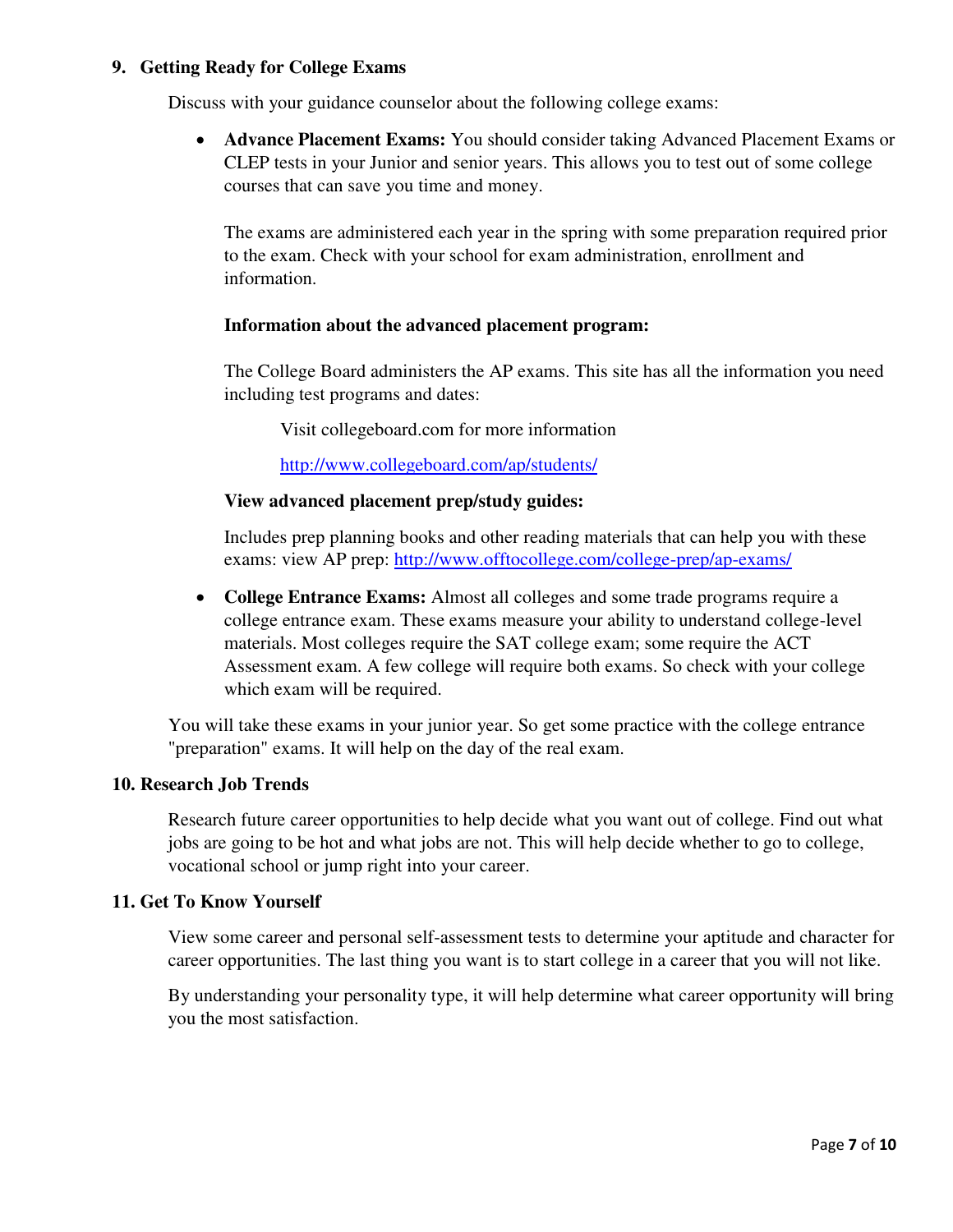## **12. Explore a College Major**

### **What would you like to do?**

By understanding who you are and what you like, you can now explore career opportunities that will be most satisfying to you:

### **Evaluate Your Career Interests:**

Your first step in finding the right career is to evaluate what you would like to do and what career fits your overall aptitude [www.careerkey.org](http://www.careerkey.org/)

### **Understand your interests and career relationship:**

Online career assessments for a small fee:<http://www.cpp.com/>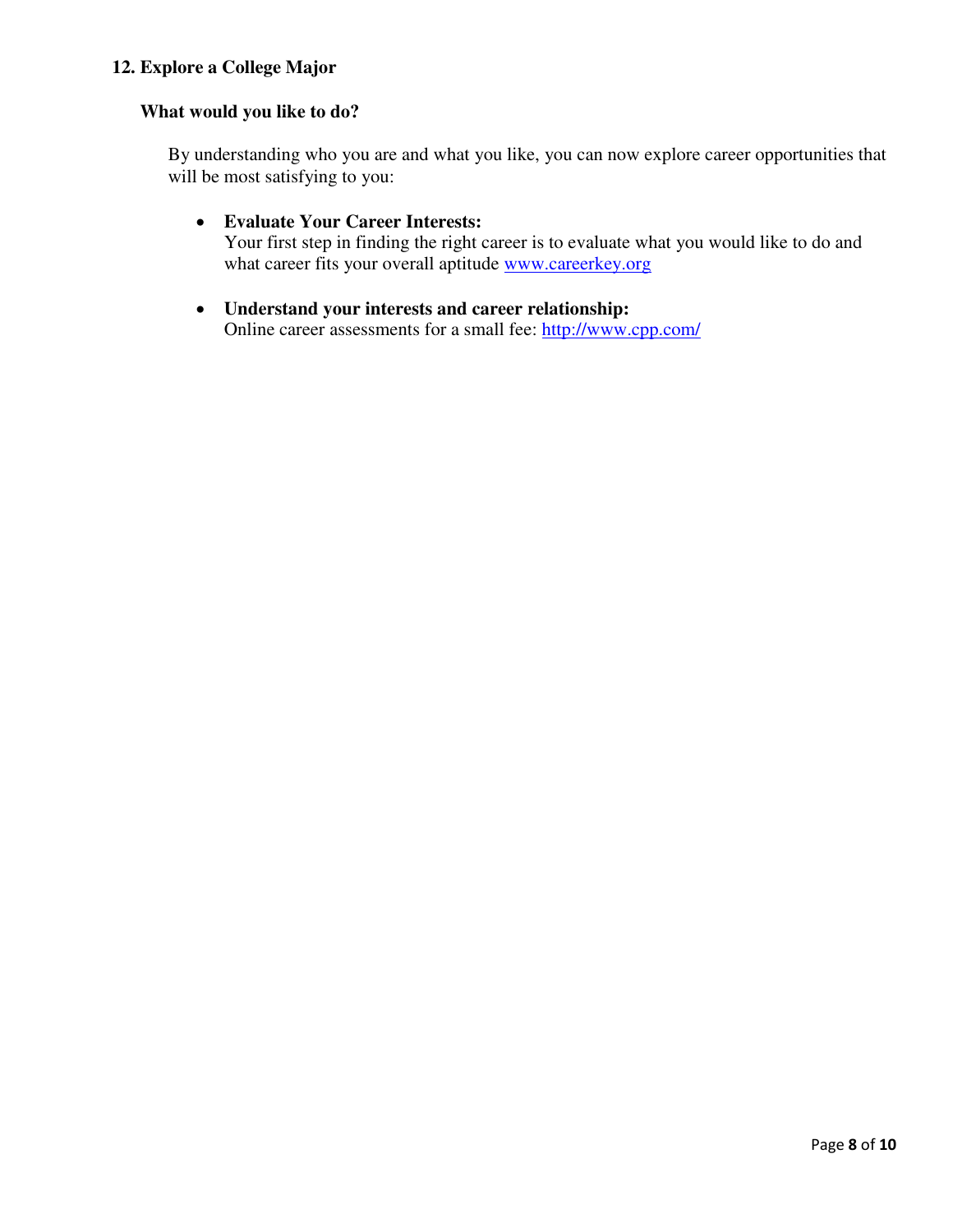# **Senior:** *Off to College*

| Sep-08          |                                                                                                                                                                                                                                         |  |
|-----------------|-----------------------------------------------------------------------------------------------------------------------------------------------------------------------------------------------------------------------------------------|--|
|                 | Registration Deadline Oct SAT: http://www.collegeboard.com/student/testing/sat/reg.html                                                                                                                                                 |  |
|                 | Late Registration Deadline Oct SAT: http://www.collegeboard.com/student/testing/sat/reg.html                                                                                                                                            |  |
|                 | Registration Deadline Nov SAT: http://www.collegeboard.com/student/testing/sat/reg.html                                                                                                                                                 |  |
|                 |                                                                                                                                                                                                                                         |  |
|                 | Continue to research financial aid options<br>Make sure you have all applications required for financial aid and admission.<br>Check admission and financial aid deadlines for the schools you plan to apply to.<br>Register for the fa |  |
|                 |                                                                                                                                                                                                                                         |  |
|                 |                                                                                                                                                                                                                                         |  |
|                 |                                                                                                                                                                                                                                         |  |
|                 |                                                                                                                                                                                                                                         |  |
|                 | <b>Oct-08</b>                                                                                                                                                                                                                           |  |
|                 | Oct SAT Test Day: http://www.collegeboard.com/student/testing/sat/testday.html                                                                                                                                                          |  |
|                 | Late Reg Deadline Nov SAT: http://www.collegeboard.com/student/testing/sat/reg.html                                                                                                                                                     |  |
|                 | Meet with your guidance counselor to review your final list of colleges.<br>$\bullet$                                                                                                                                                   |  |
|                 | File early decision applications if decision made                                                                                                                                                                                       |  |
|                 | Attend college fairs to schools you plan to apply                                                                                                                                                                                       |  |
|                 | Have official test scores sent by the testing agency to the colleges on short list.                                                                                                                                                     |  |
|                 |                                                                                                                                                                                                                                         |  |
|                 | <b>Nov-08</b>                                                                                                                                                                                                                           |  |
|                 | Nov SAT Test Day: http://www.collegeboard.com/student/testing/sat/testday.html                                                                                                                                                          |  |
|                 | Registration Deadline Dec SAT: http://www.collegeboard.com/student/testing/sat/reg.html                                                                                                                                                 |  |
|                 | Late Registration Deadline Dec SAT: http://www.collegeboard.com/student/testing/sat/reg.html                                                                                                                                            |  |
|                 | Edit application essays with school guidance counselors and other writing                                                                                                                                                               |  |
|                 | professionals/counselors                                                                                                                                                                                                                |  |
|                 | Complete your college applications (make copies before mailing).                                                                                                                                                                        |  |
|                 |                                                                                                                                                                                                                                         |  |
| <b>December</b> |                                                                                                                                                                                                                                         |  |
|                 | Mail all applications.<br>$\bullet$                                                                                                                                                                                                     |  |
|                 | Schedule college admission interviews, if applicable.                                                                                                                                                                                   |  |
|                 |                                                                                                                                                                                                                                         |  |